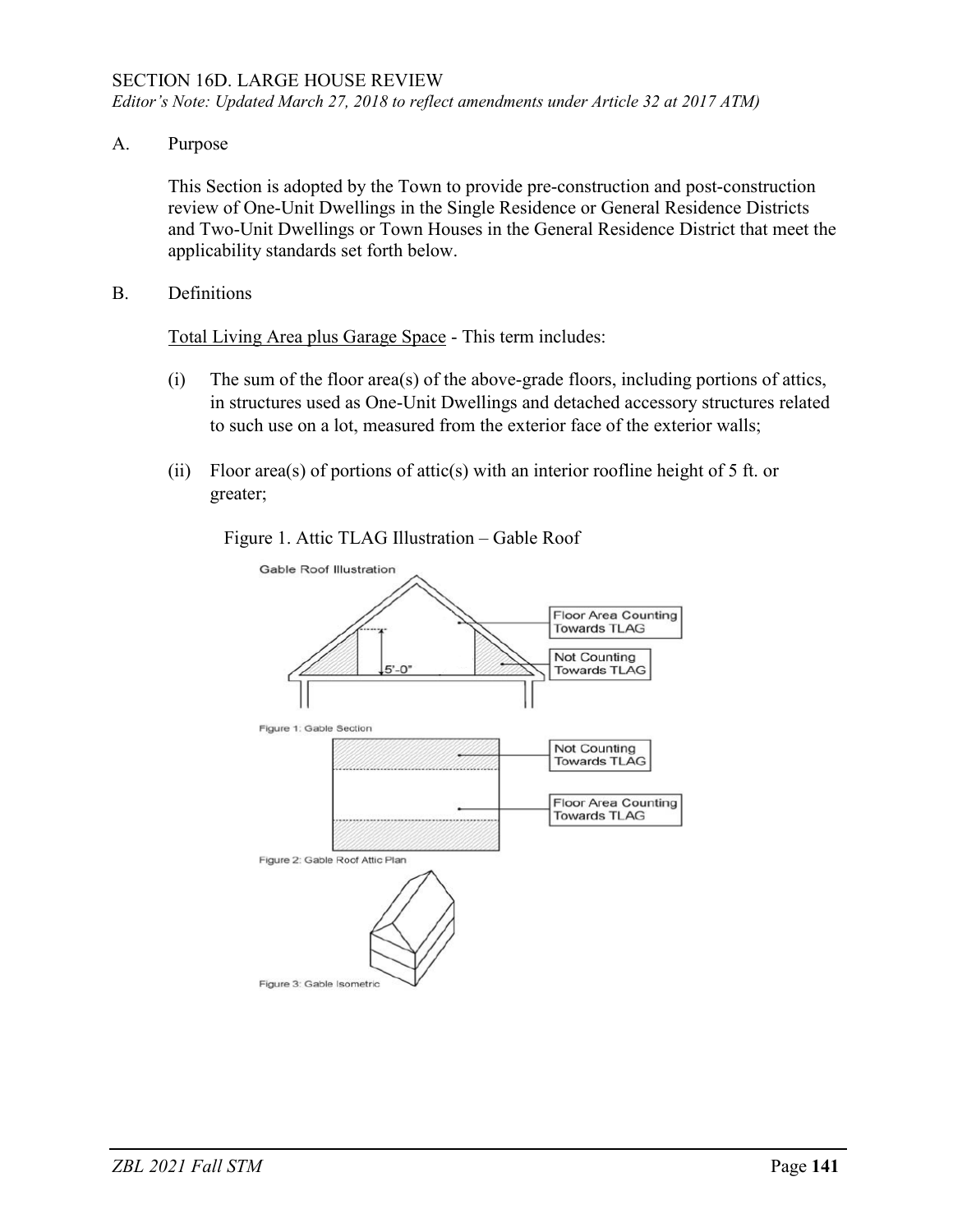## Figure 2. Attic TLAG Illustration – Hip Roof



- (iii) Floor area of garage and storage space, whether as part of a One-Unit Dwelling or in detached accessory structures; and
- (iv) Basement area multiplied by a fraction, the numerator of which is the external above ground surface of basement walls and the denominator of which is the total surface (both above and below ground) of external basement walls, provided that if such fraction is less than .25, then the basement areas shall not be included.

Calculations shall be determined in accordance with the Rules and Regulations adopted by the Planning Board.

C. Applicability

The provisions of this Section shall apply to all building permits issued after January 1, 2008 for new One-Unit Dwellings where the Total Living Area plus Garage Space of the dwelling, after completion, exceeds:

3,600 square feet for dwellings within the Single Residence 10,000 Square Foot Area Regulation District;

4,300 square feet for dwellings within the Single Residence 15,000 Square Foot Area Regulation District;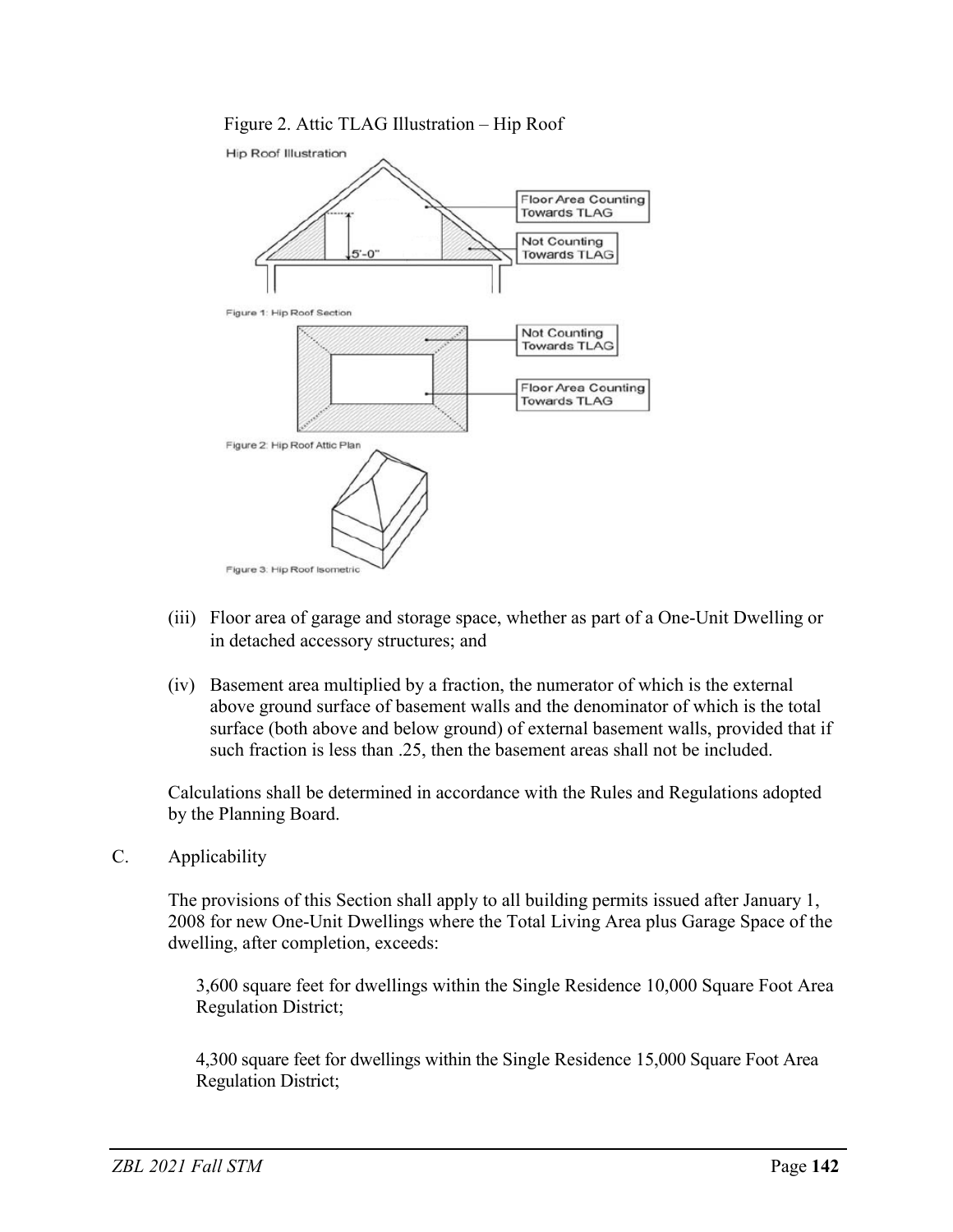5,900 square feet for dwellings within the Single Residence 20,000 Square Foot Area Regulation District; and

7,200 square feet for dwellings within the Single Residence 30,000 and 40,000 Square Foot Area Regulation Districts.

The provisions of this Section shall also apply to all building permits issued after January 1, 2008 for alteration of One-Unit Dwellings where the alteration will increase the Total Living Area Plus Garage Space of the dwelling in question by more than 10%, and the Total Living Area Plus Garage Space of the dwelling, after completion of the project, will exceed the applicable threshold, as listed above.

The provisions of this Section shall also apply to all building permits issued after January 16, 2020 for:

Any newOne-Unit Dwelling, Two-Unit Dwelling`, or Town House in the General Residence District where the Total Living Area Plus Garage Space of the dwelling or Town House after completion exceeds 3,600 square feet; and

Alteration of anyOne-Unit Dwelling, Two-Unit Dwelling, or Town House in the General Residence District where the alteration will increase the Total Living Area Plus Garage Space of the dwelling in question by more than 10% and the Total Living Area Plus Garage Space of the dwelling, after completion of the project, will exceed 3,600 square feet.

Notwithstanding the foregoing, the following are exempt from Planning Board review:

- 1. Changes to non-conforming One-Unit Dwellings which are subject to a Finding in accordance with Section 6 of Chapter 40A M.G.L and Section 17 of this Zoning Bylaw;
- 2. The reconstruction of pre-existing, non-conforming buildings, damaged or destroyed by accidental cause, including fire, or otherwise damaged or destroyed without the consent of the owner, in accordance with Section 17.C.; and
- 3. The completion or finishing of attics in existing structures where there are no exterior alterations or changes.

## D. Procedure

1. General. Any applicant for a, One-Unit Dwelling, Two-Unit Dwelling, or Town House that is subject to this Section shall submit to the Planning Board through the Planning Director the required information, including plans indicating the delineation of the neighborhood, existing and proposed site conditions, photographs, topography, building elevations, proposed grading and landscape design described in the Rules and Regulations and shall not be entitled to the issuance of a building permit unless and until the dwelling or Town House is approved in accordance with this Section.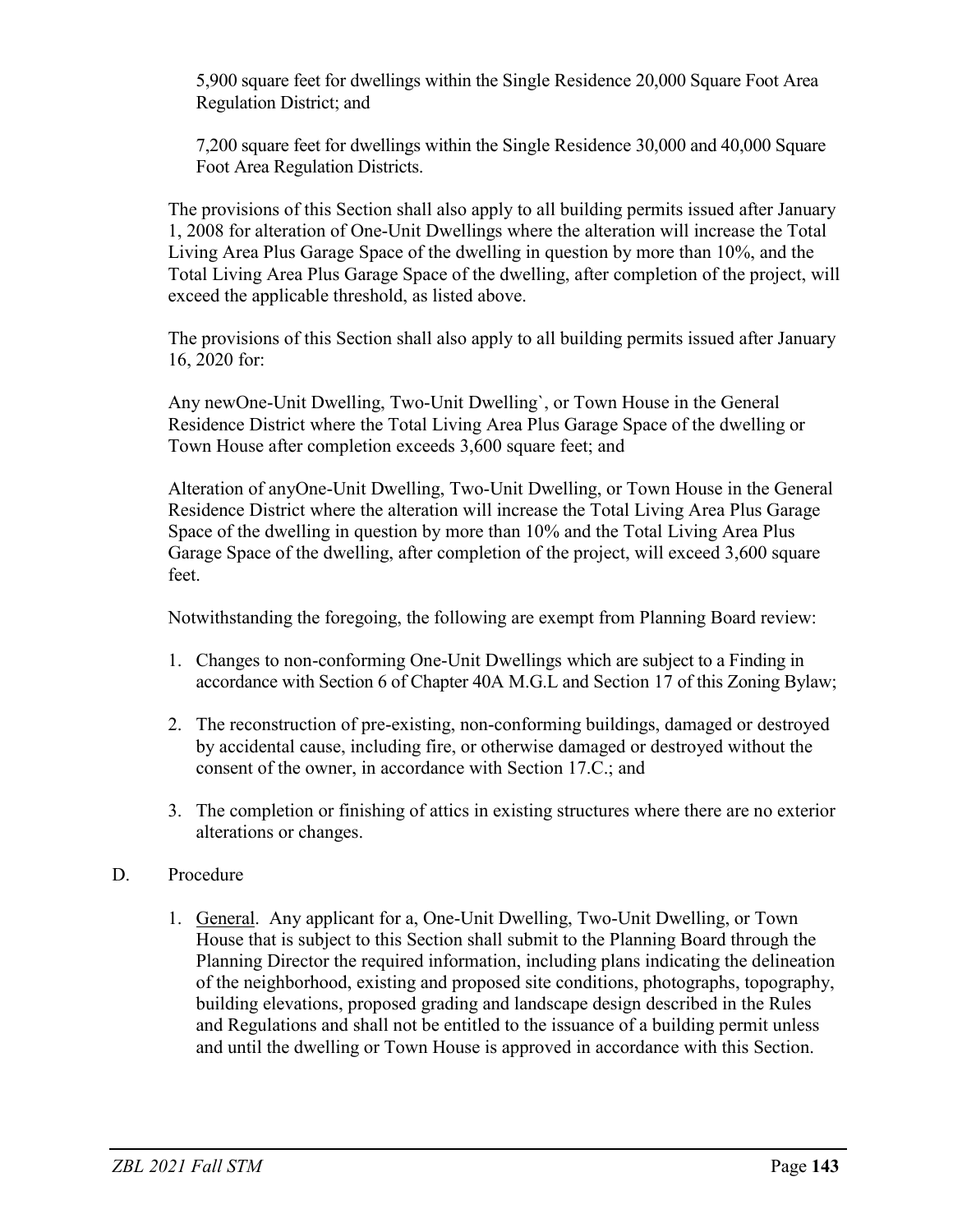- 2. Waivers. The Planning Board may, in any particular case where it determines such action to be consistent with the purpose and intent of the Zoning Bylaw and otherwise in the public interest, waive strict compliance with certain application and review requirements contained in this Section and with the Rules and Regulations adopted by it under this Section if it finds that the proposed construction, or certain aspects of the construction are de minimus based on the Standards and Criteria contained in Section 16D.E. Waiver requests must be made in writing and shall be addressed in a preliminary meeting between the Planning Board and the prospective applicant, held not later than 21 days after receipt of the waiver request. An applicant who makes a waiver request shall not submit an application until after meeting with the Planning Board on the waiver request.
- 3. Review and Timing. The Planning Board and Design Review Board shall each meet separately with the applicant to discuss the applicability of the Standards and Criteria set forth in Section 16D.E. of this Section after receipt of the submission to discuss the project. Although a public hearing is not required, notice of the Planning Board meeting shall be sent by mail, postage prepaid, to the abutters and abutters to the abutters within 300 feet of the property line of the applicant, as they appear on the most recent applicable tax list at least 10 days prior to the public meeting. Owners of land directly opposite the applicant on any public or private street or way shall be considered abutters under this Section. Written comments from abutters will be received and considered, and oral comments will be considered only at the discretion of the Planning Board. The Design Review Board shall prepare comments and recommendations as it deems appropriate and shall submit these to the Planning Board. The Planning Board shall prepare its decision and provide it to the applicant within 90 days of the submission as well as to the Building Inspector and Zoning Board of Appeals as may be appropriate. The Planning Board may seek the recommendations of other Town Departments depending on the nature of the application. If the Planning Board has not issued its decision within 90 days of receipt of the submission from the applicant, the project, as described in the submission, shall be deemed approved. The 90-day time limit may be extended by written agreement between the Planning Board and the applicant, signed by, or on behalf of, the applicant.
- 4. Approval. The Planning Board shall determine whether the Standards and Criteria for Review set forth below have been satisfied. In reaching its decision, the Planning Board shall consider the recommendations of the Design Review Board and other applicable Boards and Departments, and all other materials submitted to the Planning Board. If the Planning Board finds that the Standards and Criteria for Review have been satisfied, it shall approve the project as set forth in the submissions, provided that it may approve the project subject to conditions or plan modifications specified by the Planning Board in writing. A construction mitigation plan may be required if the site warrants erosion and sedimentation control measures. If the Planning Board finds that the Standards and Criteria for Review have not been satisfied, it shall disapprove the project, and shall state in writing the basis for its decision.
- 5. Issuance of Building Permit and Certificate of Occupancy. The Building Inspector shall not issue a building permit unless and until the project is approved by the Planning Board or is deemed approved in accordance with this Section and is filed at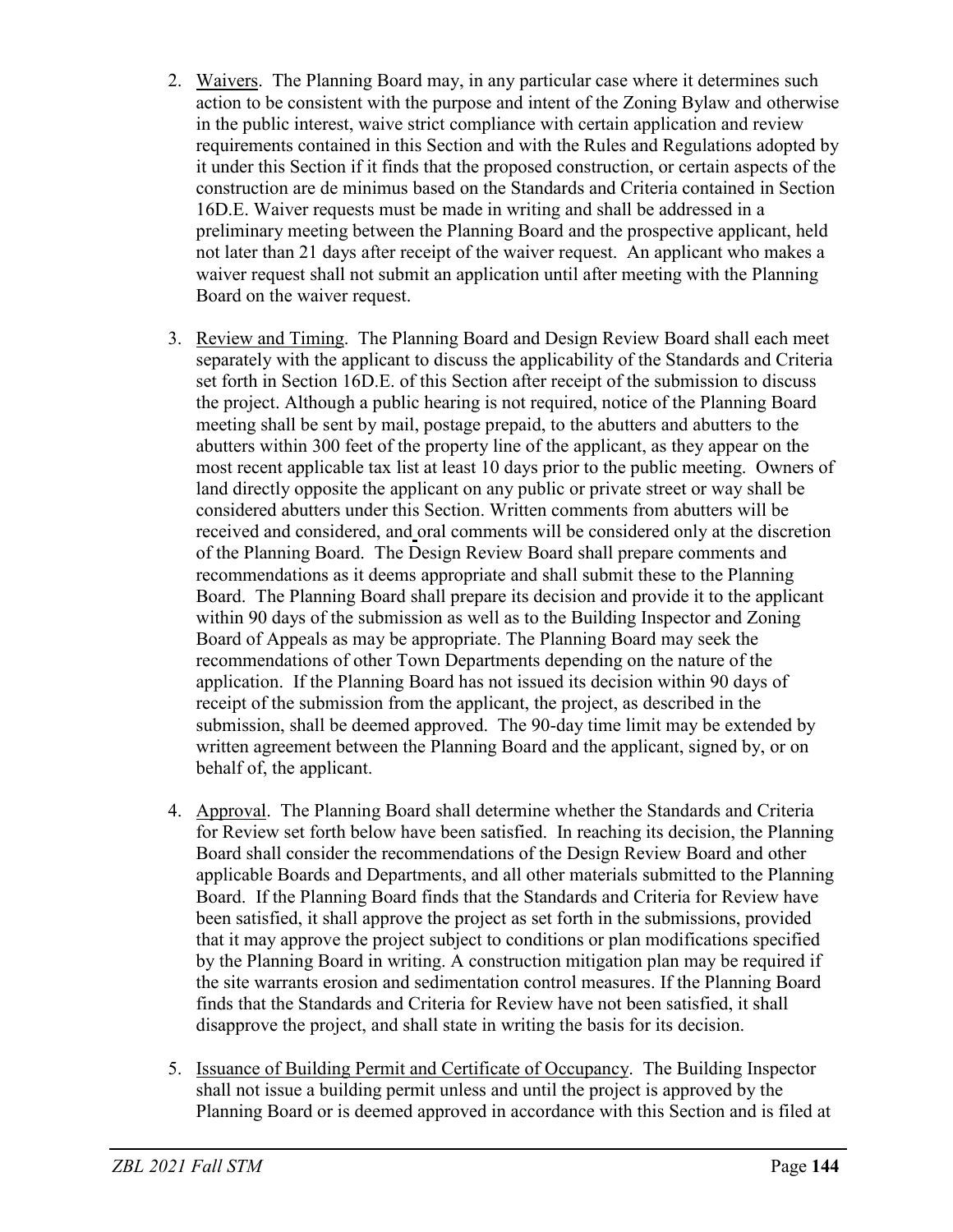the Registry of Deeds. The Building Inspector shall verify compliance with all required conditions or plan modifications prior to the issuance of a Certificate of Occupancy. The Building Inspector shall inform the Planning Director and the applicant of any failure to comply with conditions of plan approval or plan modifications pursuant to this section.

- 6. Revision and Amendment of Plans. Any revision, amendment or new information relating to an LHR application shall be considered as follows:
	- a. Pending LHR Applications. Revision or amendments relating to a pending LHR application that is before the Planning Board for review shall be accepted by the Planning Board as part of the original submission.
	- b. Previously Approved LHR Applications. Revisions or amendments to an LHR Application that has previously been approved by the Planning Board must be submitted to the Planning Director who shall make a determination as to whether the revisions are major or minor and shall be processed as follows:
		- i. Minor. If the Planning Director determines the proposed revisions or amendments to be minor, he or she shall determine the consistency of the revisions with the Planning Board's previous findings and the Standards and Criteria for Review, and either approve or deny the revisions accordingly. If denied, the Planning Director shall notify the applicant and the Planning Board within five (5) business days of the applicant's submittal of such revisions. The applicant may submit denied minor revisions to the Planning Board for their consideration; the Board shall either accept or reject the proposed revisions as part of the approved LHR application.
		- ii. Major. If the Planning Director determines the proposed revisions or amendments to be major, the Planning Director shall notify the applicant and Planning Board within five (5) business days of the applicant's submittal to such revisions. The applicant may then submit the proposed revisions to the Planning Board, which shall either accept or reject the proposed revisions as part of the approved LHR application.
- E. Standards and Criteria for Review
	- 1. Preservation of Landscape. The landscape shall be preserved in its natural state insofar as practicable by minimizing use of wetlands, flood plains, hilltops, any grade changes and vegetation and soil removal. Unique natural areas, topographic features such as ledge outcrops, significant trees and landscaping, and historic features shall be saved or enhanced insofar as practicable.
	- 2. Scale of Buildings. All new construction shall be sited and implemented in a manner that is consistent with the scale of other structures in its vicinity through the use of appropriate massing, screening, lighting and other architectural techniques such as variation in detail, form and siting. Consideration shall be given to the need for vegetated buffers. To the extent practicable this shall be based on the "Intent, Policy and Recommendations" specified in Part II. Design Criteria. of the "Design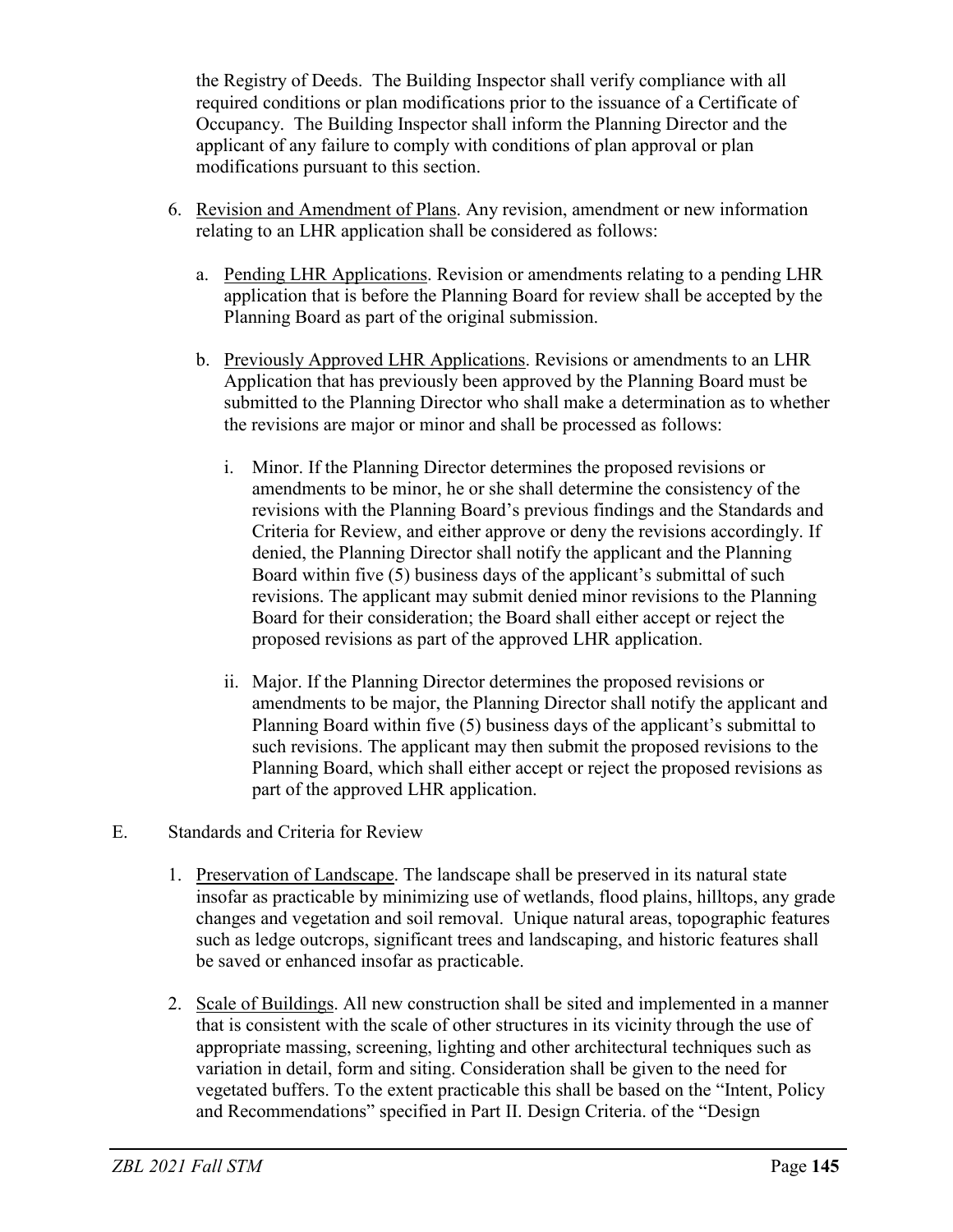Guidelines Handbook" adopted by the Design Review Board and otherwise applying good architectural and aesthetic principles. Structures shall be arranged insofar as practicable to avoid casting shadows onto abutting property.

- 3. Lighting. Exterior lighting shall be only as needed to accomplish safety and design objectives and shall be arranged so as to minimize the impact on neighboring properties.
- 4. Open Space. Open space shall be as extensive as is practicable and designed so as to add to the visual amenities of the neighborhood for persons passing the site or overlooking it from nearby properties. To the extent practicable this shall be based on the "Intent, Policy and Recommendations" specified in Part II. Design Criteria. of the "Design Guidelines Handbook" adopted by the Design Review Board
- 5. Drainage. The development shall incorporate measures that are adequate to prevent pollution of surface or groundwater, to minimize erosion and sedimentation, and to prevent changes to groundwater levels, increased rates of runoff, and minimize potential for flooding. Drainage shall be designed so that groundwater recharge is maximized, and so that the rate of runoff shall not be increased at the project boundaries.
- 6. Circulation. Walkways, drives and parking shall be safe and convenient and, insofar as practicable, not detract from the use and enjoyment of adjacent properties and Town streets.
- F. Fees

Any applicant seeking plan approval under this section shall submit an application and pay such fees as shall be determined by the Planning Board, to cover any expenses connected with public notice and review of plans, including but not limited to the costs of any engineering or planning consulting services necessary for review purposes.

G. Rules and Regulations

The Planning Board may promulgate or amend Rules and Regulations which pertain to the plan approval process under this section, and shall file a copy of said rules in the office of the Town Clerk. Such rules may prescribe the size, form, contents, style, and number of copies of plans and specifications, and the procedure for the submission and approval of such review so long as the Rules and Regulations conform to this Section 16D of the Zoning By-law. The adoption or amendment of Rules and Regulations shall be after a public hearing to receive comments on the proposed or amended Rules and Regulations. The public hearing shall be advertised once in a newspaper of general local circulation, at least 14 days prior to the date of the public hearing.

## H. Appeals

An applicant, or any person receiving notice under Section 16D.D.4. above, may appeal the Planning Board's approval, denial, conditions or plan modifications to the Zoning Board of Appeals in accordance with Section 24.